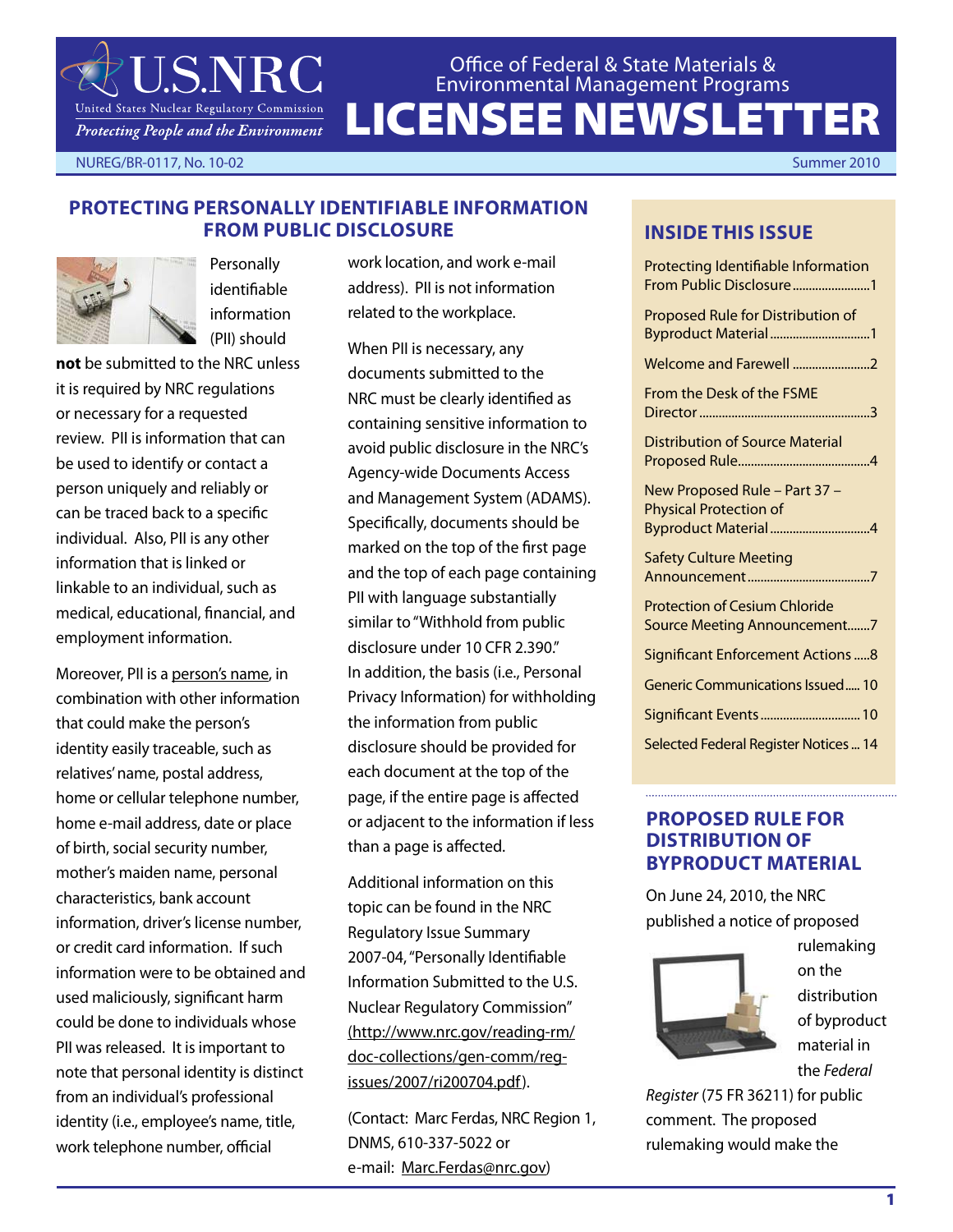requirements for distributors of byproduct material clearer, less prescriptive, and more riskinformed and up to date. Also, the proposed rulemaking would redefine the categories of devices to be used under exemptions, make the regulations more explicit regarding the sealed source and device registration process, and add flexibility to the licensing of users of sealed sources and

devices. The proposal includes a new class exemption for industrial devices and associated distributor requirements. Primarily, this rulemaking is intended to make the licensing processes more efficient and effective. These changes would affect manufacturers and distributors of sources and devices containing byproduct material and future users of some products

currently used under a general or specific license.

The rule is posted at http://www.regulations.gov under Docket ID: NRC-2008-0338. The public comment period ends on September 7, 2010.

(Contact: Catherine R. Mattsen, FSME, 301-415-6264 or e-mail: Catherine.Mattsen@nrc.gov)

#### **WELCOME**



*Dr. Josephine M. Piccone*

The FSME staff is delighted to welcome Dr. Josephine M. Piccone as Director, Division of Intergovernmental Liaison and Rulemaking, which was effective on June 20, 2010.

Since joining the NRC in 1985, Dr. Piccone has held positions of increasing responsibility. Dr. Piccone served in a number of senior management positions in the Office of Nuclear Material Safety and Safeguards (NMSS) and as Deputy Director, Office of State and Tribal Programs. In 2005, she was selected by former Commissioner

Peter B. Lyons as his Chief of Staff and Executive Assistant. Dr. Piccone earned a bachelor's degree in chemistry from Daemen College, and a master's degree in health physics and a doctor of philosophy in medical radiation physics from Temple University.

The FSME staff is looking forward to working with Dr. Piccone.

## **FAREWELL**



 *Mr. Mark Shaffer*

The FSME staff would like to congratulate Mr. Mark Shaffer, the former Director of the Division of Intergovernmental Liaison and Rulemaking, for his recent appointment as the new NRC nuclear safety attaché at the U.S. Mission to International Organizations in Vienna, Austria. In his new position, Mr. Shaffer will serve as the nuclear safety issues and programs expert and provide programmatic and policy oversight to the International Atomic Energy Agency's (IAEA) safety program on behalf of the United States.

Mr. Shaffer joined the NRC staff in 1991 and held positions of increasing responsibility. In 2008, Mr. Shaffer became the Director of the Division of Intergovernmental Liaison and Rulemaking in FSME. Additionally, Mr. Shaffer has extensive international experience, including a 6-month assignment at IAEA as Acting Head of the Standards Applications Unit. Mr. Shaffer earned a bachelor's degree in nuclear medicine from Incarnate Word College.

The FSME staff will miss Mr. Mark Shaffer, and we wish him much success in his new position.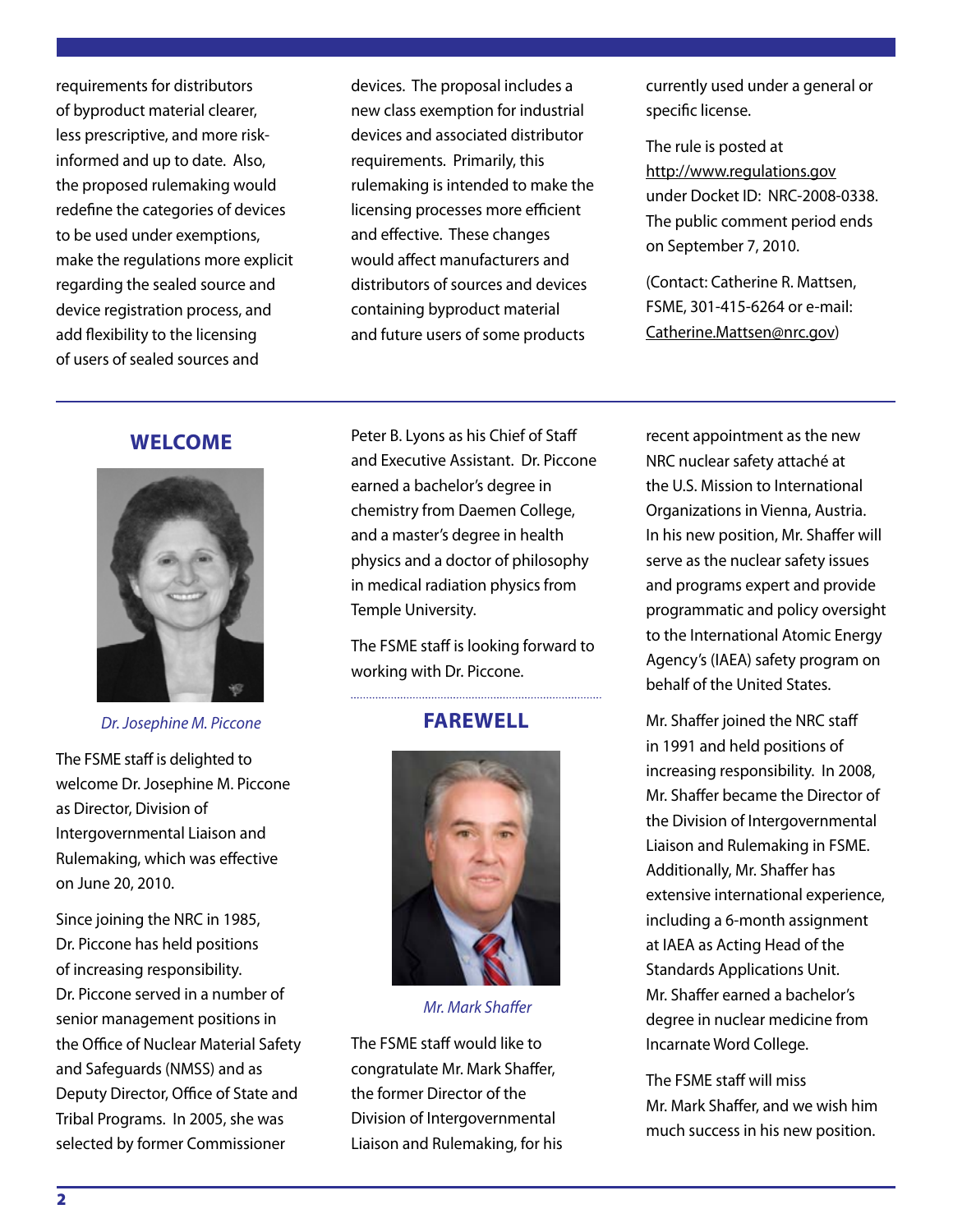

# **from the desk of the fsme DIRECTOR**

One of the reasons why I enjoy coming to work every day is that FSME is never a boring place. Our office manages such a broad range of issues and programmatic responsibilities. Usually, I get the chance to meet with staff and counterparts to discuss nuclear materials safety, security, waste management, environmental projects, rulemakings, and corporate issues - all within the course of one business day. Internal NRC statistics nearly always show that FSME has the highest number of items being sent to the Commission for policy decisions, even though we are only considered as a medium-sized office.

In addition, as I mentioned in the previous edition of this Newsletter, FSME and our issues continue to receive attention in the Commission meetings. Whether you hold an NRC or

Agreement State license, I am certain that one or more of these Commission meetings has, or will, cover a topic of interest to you.

In early June, FSME took part in a 3-hour briefing to the Commission that presented NRC staff, State regulators, industry, and a public interest group's perspectives on a complex technical issue related to the blending of lowlevel nuclear waste. This multi-panel format seems to be gaining momentum and is likely to be used more frequently in the future. The Commission seems to favor a broader range of viewpoints to make better-informed regulatory decisions.

In July, FSME conducted a briefing on medical events and brachytherapy regulations in 10 CFR Part 35. Later in the month, I briefed the Commission on a multi-agency Radiation Source Security Task Force report that we will send to the President and Congress. In August, the Organization of Agreement States and the Conference of Radiation Control Program Directors will take their seats before the Commission. In October, our Advisory Committee on the Medical Use of Isotopes and other stakeholders are scheduled to cover a broad range of medical topics.

Chairman Jaczko and the new Commissioners have been quick to act on FSME-related issues. Periodically, I meet with them individually to exchange thoughts on how best to achieve our programmatic goals of safe and secure operations, and environmental protection by 20,000 nuclear materials users under NRC or State regulatory purview. Each of the Commissioners has at least one staff member in his or her office with nuclear materials or waste management expertise. As you are aware, the Commissioners are often busy travelling across the country to visit some of your facilities. The visits allow them the opportunity and experience to see and hear, first-hand, the issues in the real world, and to better understand the impacts of our regulatory decisions on stakeholders.

Of course, none of us is ever likely to feel that the regulatory climate is perfect. Some will always believe that there are unnecessary regulatory burdens. Others may believe that the NRC and FSME are not going far enough to protect people and the environment. Those viewpoints are understandable. As a regulator, I understood a long time ago that my job was not to make everyone happy. My job is to open our regulatory and decisionmaking processes to allow for all reasonable viewpoints to be expressed and considered. With this exchange, I am able to provide the Commission with the most complete and technically-sound recommendations developed by the FSME staff.

As always, I thank you for your attention to safety, security, and protection of the environment.

Charles L. Miller

Charles L. Miller, Director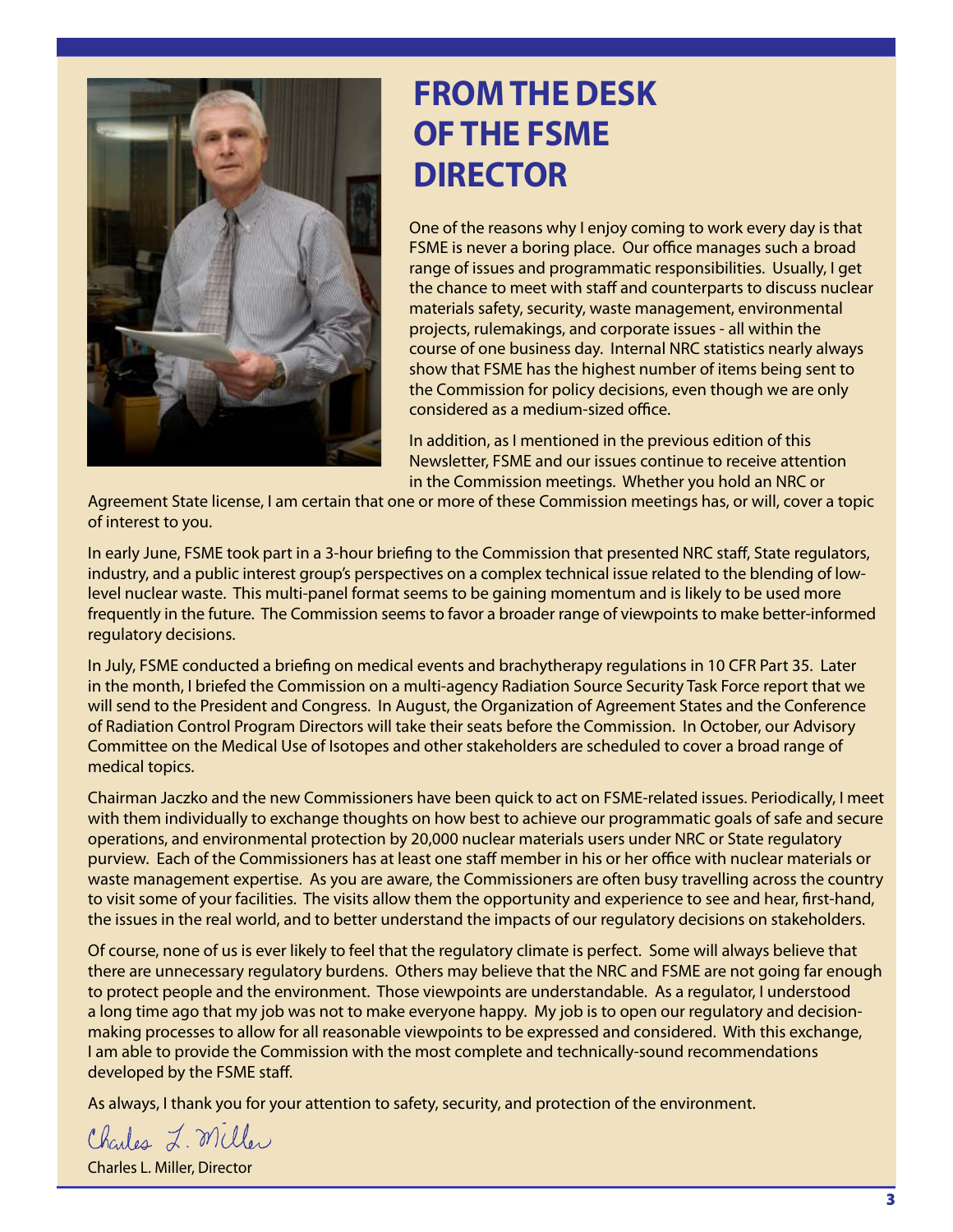#### **Distribution of Source Material Proposed Rule**

On July 26, 2010, the NRC published a proposed rule on the Distribution of Source Material in the *Federal Register* (75 FR 43425) for public comment. The comment period is scheduled to close on November 16, 2010. Associated draft guidance for the proposed rule will be made available prior to the close of the comment period.



This proposed rule would amend the regulations governing the distribution of source material in 10 CFR Parts 30, 40, 70, 170, and 171. The NRC proposed amendments would add new specific licensing and reporting requirements, and fees for the initial distribution of products and materials containing source material for receipt under an exemption or the general license in 10 CFR 40.22, "Small quantities of source material." In addition, the proposed amendments modify the existing possession and use requirements for the general license in 10 CFR 40.22 to better align the requirements with current health and safety standards. Moreover, the proposed amendments revise,

clarify, or delete certain licensing exemptions (also known as "unimportant quantities") in order to make the requirements for those exemptions more risk informed.

The proposed amendments are intended to better ensure the protection of the public health and safety in the future; provide the NRC and Agreement States with more complete and timely information on the types and quantities of source material distributed for use under exemption or by general licensees; modify the requirements for possession of certain products under exemptions; and remove obsolete exemptions. These changes may affect licensees who initially distribute source material to exempt persons and general licensees, or use source material under general license.

(Contact: Andrew Carrera, FSME, 301-415-1078 or e-mail: Andrew.Carrera@nrc.gov) 

#### **New Proposed Rule – Part 37 - Physical Protection of Byproduct Material**

The NRC is proposing to amend its regulations to establish security requirements for the use and transport of category 1 and category 2 quantities of radioactive material, which the NRC considers to be risk-significant and therefore to warrant additional protection. Category 1 and category 2 thresholds are based on those established in the International Atomic Energy Agency (IAEA) Code of Conduct on the Safety

and Security of Radioactive Sources which NRC endorses. The objective of this proposed rule is to provide reasonable assurance of preventing the theft or diversion of category 1 and category 2 quantities of radioactive material. The proposed rule addresses access authorization, security during use, and security during transport.

The proposed requirements would apply to NRC or Agreement State licensees (after Agreement State adoption) that are authorized to possess category 1 or category 2 quantities of radioactive material. This includes a wide range of licensees, including pool-type irradiator licensees; manufacturer and distributor licensees; medical facilities with gamma knife devices; self-shielded irradiator licensees (including blood irradiators); teletherapy unit licensees; radiographers; well loggers; broad scope users; radioisotope thermoelectric generator licensees; and licensees that ship or prepare for shipment category 1 or category 2 quantities of radioactive material. Nearly 1,400 licensees are implementing the various orders issued by NRC and the Agreement States and are the entities that

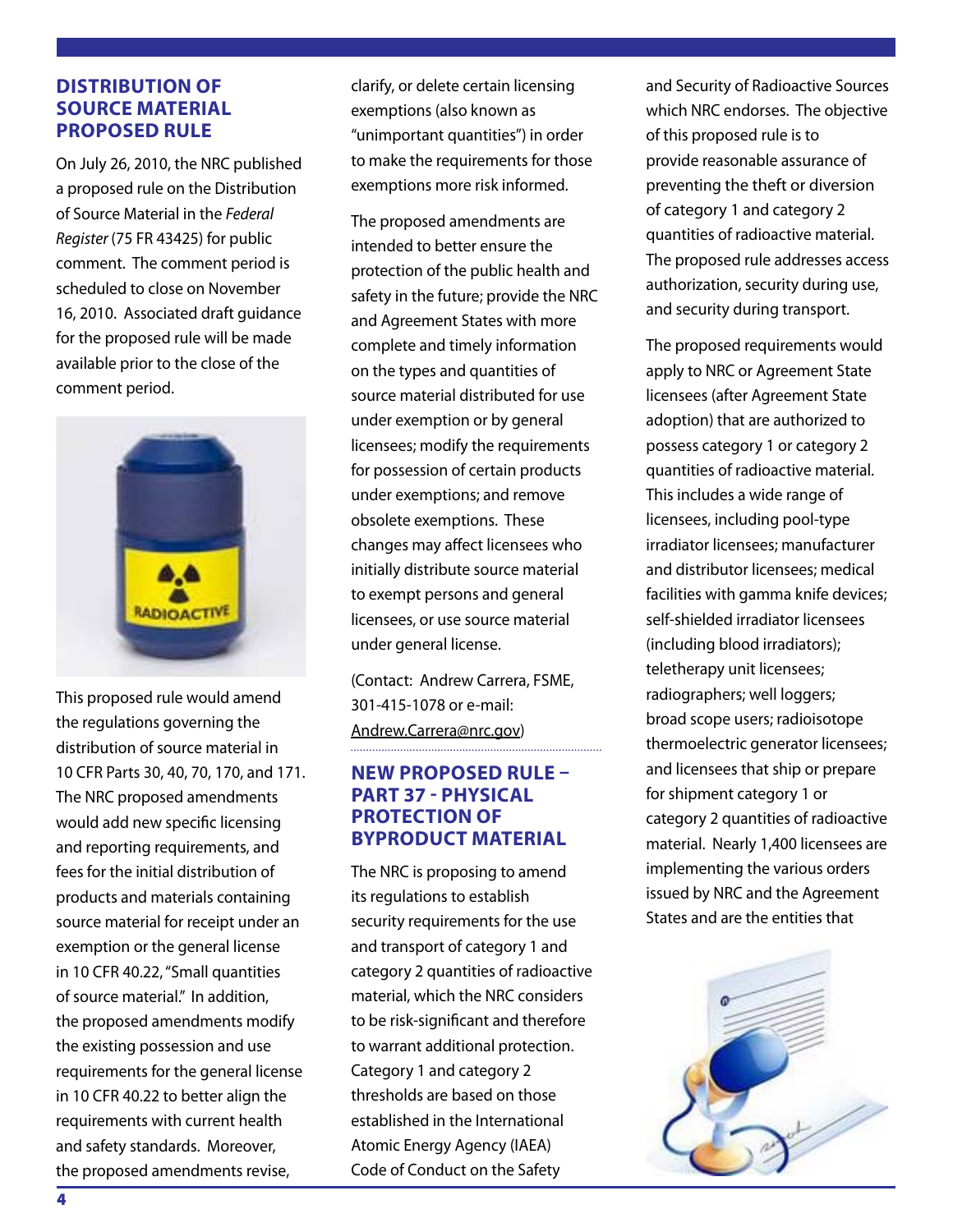

would be impacted by this proposed rule. In addition, some fuel cycle and reactor licensees that possess sources at these levels would be impacted.

#### **Access Authorization**

Those licensees that permit unescorted access to category 1 or category 2 quantities of radioactive material would be required to establish and implement an access authorization program. The primary component of the access authorization program is the background investigation. The background investigation is a tool to determine whether individuals are trustworthy and reliable and could be permitted unescorted access to category 1 or category 2 quantities of radioactive material. It is essential to ensure that individuals seeking unescorted access to radioactive material are dependable in judgment, character, and performance, such that unescorted access to category 1 or category 2 quantities of radioactive material by that individual does not constitute an unreasonable risk to the public health and safety or common defense and security. A background

investigation includes several components: fingerprinting and an FBI identification and criminal history records check; verification of true identity; employment history evaluation; verification of education; credit history evaluation; criminal history review; and character and reputation determination.

Another key element of the access authorization program is the use of a reviewing official who will make the determination of whether an individual is to be granted unescorted access to category 1 and category 2 quantities of radioactive material. The reviewing official will also need to undergo a background investigation and will have his/ her fingerprints reviewed by the NRC or Agreement State. Other elements of the access authorization program include use of procedures, protection of information, the informed consent of the subject individual, personal history disclosure by the subject individual, and the individual's right to correct and complete the information on which the decision to grant unescorted access is based.

#### **Security Program**

The proposed rule would require affected licensees to establish, implement, and maintain a security program. The objective of the security program would be to monitor, and without delay detect, assess, and respond to any actual or attempted unauthorized access to category 1 or category 2 quantities of radioactive materials. A licensee's security program would include a

written security plan, implementing procedures, training, use of security zones, protection of information, coordination with the local law enforcement agency (LLEA), testing and maintenance of security-related equipment, security measures, and a program review.

The purpose of a security plan is to establish the licensee's overall security strategy to ensure that all of the required security measures work effectively and are integrated in all facilities and operations where category 1 or category 2 quantities of radioactive material will be used or stored. The plan would, among other things, include a description of the measures and strategies to implement the security requirements and describe any sitespecific conditions that affect how the licensee will implement the requirements.

#### **Security Zone**

A security zone would be any area established by a licensee to provide physical protection for category 1 or category 2 quantities of radioactive material at a licensed facility. All category 1 and category 2 quantities of radioactive material at the facility would have to be used and stored within a security zone. The purpose of security zones is to isolate and control access to the material to protect it more effectively and deter theft or diversion by providing, among other things, more time for licensees and LLEAs to respond. Isolation measures would protect category 1 or category 2 quantities of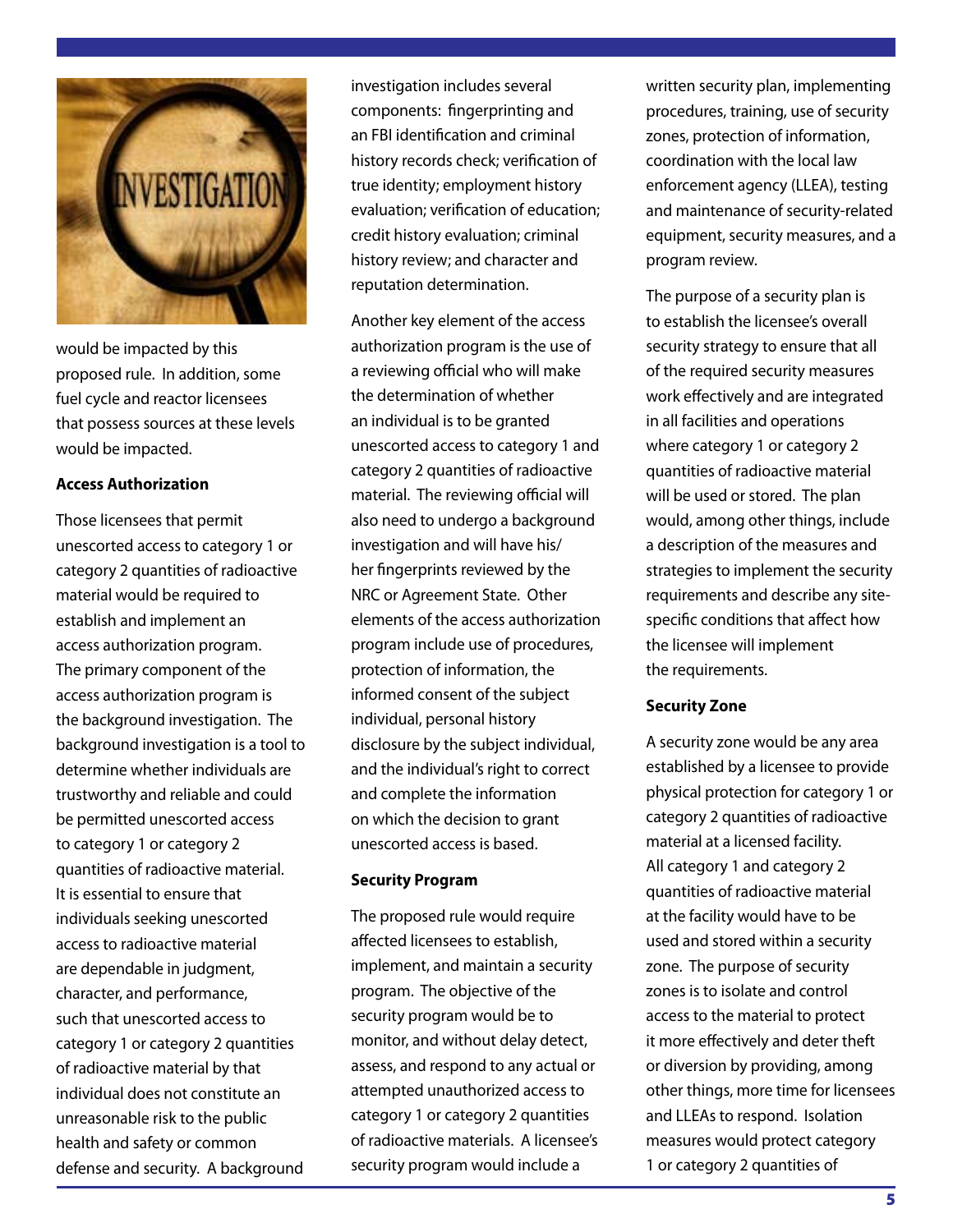radioactive material by allowing access to security zones only through established access control points. Access control measures would allow only approved individuals to have unescorted access to the security zone, and ensure that other individuals with a need for access are escorted by approved individuals. A security zone effectively defines where the licensee will apply these isolation and access control measures.

#### **Monitoring and Detection**

A licensee would be required to establish and maintain the capability to continuously monitor and detect all unauthorized entries into its security zone(s). Monitoring and detection would be performed by either a monitored intrusion detection system that is linked to an onsite or offsite central monitoring facility; electronic devices for intrusion detection alarms that would alert nearby facility personnel; visual monitoring by video surveillance cameras; or visual inspection by approved individuals.

A licensee would also need the capability to detect unauthorized removal of the radioactive material. For category 1 quantities of radioactive material, a licensee would need to immediately detect any attempted unauthorized removal through the use of electronic sensors linked to an alarm or continuous visual surveillance. For category 2 quantities of radioactive material, a licensee would need to verify the presence of the radioactive material through



weekly physical checks, tamper indicating devices, actual usage of the material, or other means.

#### **Transportation Security**

In the area of transportation security, the proposed rule requires any licensee transferring category 1 and category 2 quantities of radioactive material to a licensee of the NRC or an Agreement State to verify that the transferee's license authorizes the receipt of the type, form, and quantity of radioactive material to be transferred. For transfers of category 1 quantities of radioactive material, the transferring licensee would also be required to verify that the licensee is authorized to receive radioactive material at the address requested for delivery. These verifications would be conducted with the license issuing authority, i.e., the NRC or the appropriate Agreement State or by using the license verification system. (The license verification system is a new web-based system that NRC is developing that may be used to verify the validity of a license issued by either NRC or an Agreement State.) The proposed rule would require preplanning and coordination of shipment information for shipments of category 1 quantities of radioactive material. The

shipping licensee (licensee sending the licensed material) would be required to coordinate the departure and arrival times, including the no-later than arrival time, with the receiving licensee (licensee receiving the licensed material). The licensee would also need to preplan and coordinate the shipment information with the State(s) through which the shipment will pass and to provide advance notifications of the shipment. For shipments of category 2 quantities of radioactive material, the proposed rule would require that the shipping licensee verify the shipment no-later-than arrival time and the actual arrival time with the receiving licensee.

The proposed rule would require that any licensee that ships category 1 quantities of radioactive material by road either establish or use a carrier that has established, movement control centers that maintain position information from a location remote from the activity of the transport vehicle or trailer. The control centers would be required to monitor shipments on a continuous and active monitoring basis (24 hours a day, 7 days a week), and have the ability to communicate immediately, in an emergency, with the appropriate law enforcement agencies. For shipments of category 2 quantities of radioactive material the proposed rule would require that a licensee maintain constant control and/ or surveillance during transit and have the capability for immediate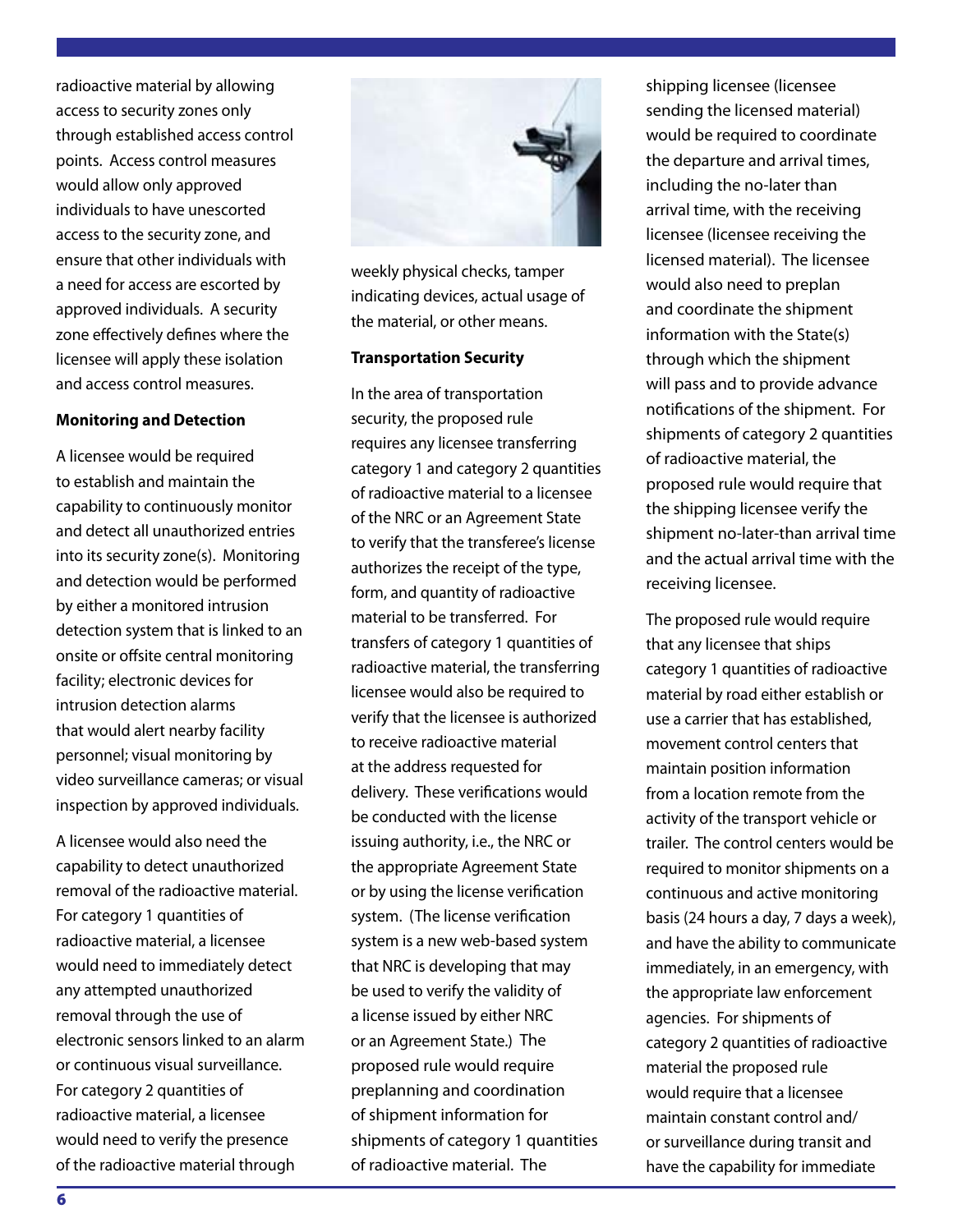

communication to summon appropriate response or assistance.

The proposed rule also has requirements for investigations of missing shipments and reporting of missing material.

The category 1 transportation security requirements would also apply to shipments of irradiated reactor fuel weighing 100 grams or less in net weight of irradiated fuel, exclusive of cladding or other structural or packaging material, which has a total external radiation does rate in excess of 1 Sv (100 rem) per hour at a distance of 0.91 m (3 ft) from any accessible surface without intervening shielding.

#### **Requested Input**

The NRC is specifically seeking input in the following areas: (1) fingerprinting of reviewing official; (2) background investigation elements; (3) protection of information; (4) LLEA notification at temporary jobsites; (5) reporting requirements; (6) disabling vehicle exemption; (7) license/address verification for transfer; and (8) NRC-approved monitoring plan for railroad classification yard. These issues are discussed in the proposed rule *Federal Register* Notice.

On June 15, 2010, the NRC published the proposed rule in the *Federal Register* (75 FR 33902)

for a 120-day public comment period. The comment period ends on October 13, 2010. The *Federal Register* notice lists several methods for submittal of comments.

The NRC is also issuing draft implementation guidance for public comment. On July 14, 2010, the draft guidance document was noticed in the *Federal Register* (75 FR 40756) for a 120-day public comment period. Comments on the draft guidance are due November 12, 2010.

#### **Public Meetings**

 The NRC is planning to hold two public meetings on the draft implementation guidance in September 2010. The first meeting will be on September 1, 2010, in Austin, TX and the other on September 20, 2010, in Rockville, MD. Information on the meetings will be posted at http://www.regulations.gov under Docket ID NRC-2010-0194, and posted on the NRC's public meeting listing on the NRC website at http://www.nrc.gov/public-involve/ public-meetings/index.cfm.

(Contact: Merri Horn, FSME, 301-415-8126 or e-mail: Merri.Horn@nrc.gov)

#### **SAFETY CULTURE Meeting Announcement**

On September 28, 2010, the NRC is planning to hold a 1-day meeting on safety culture at the NRC's hearing facility in Las Vegas, Nevada to discuss the proposed draft final safety culture definition. The meeting will be simultaneously broadcasting to

a location inside NRC Headquarters. The objective of the meeting is to obtain consensus on the revised draft safety culture policy statement which was developed from the public, February workshop, and additional comments that have been provided to the staff at the various outreach activities. Also, the meeting will provide an opportunity for stakeholders to offer their comments on the proposed draft final safety culture definition, traits, and policy statement that will be published in the *Federal Register* prior to the meeting for a 30-day public comment period. Additional information on this event or other scheduled workshops can be found, at http://www.nrc.gov/publicinvolve/public-meetings/index.cfm or http://www.nrc.gov/about-nrc/ regulatory/enforcement/safetyculture.html. (Contact: Maria Schwartz, FSME, 301-415-1888 or e-mail: Maria.Schwartz@nrc.gov)

#### **Protection of Cesium Chloride Source Meeting Announcement**

Tentatively on November 8, 2010, the NRC is planning to hold a 2-day meeting at The Universities at Shady Grove Conference Center in Rockville, Maryland to solicit public comments on the draft policy statement on the protection of cesium-137 chloride (CsCl) sources. The objective of the meeting is to solicit public input on the major issues associated with NRC's policy involving CsCl to reduce the risk to individuals, society, and the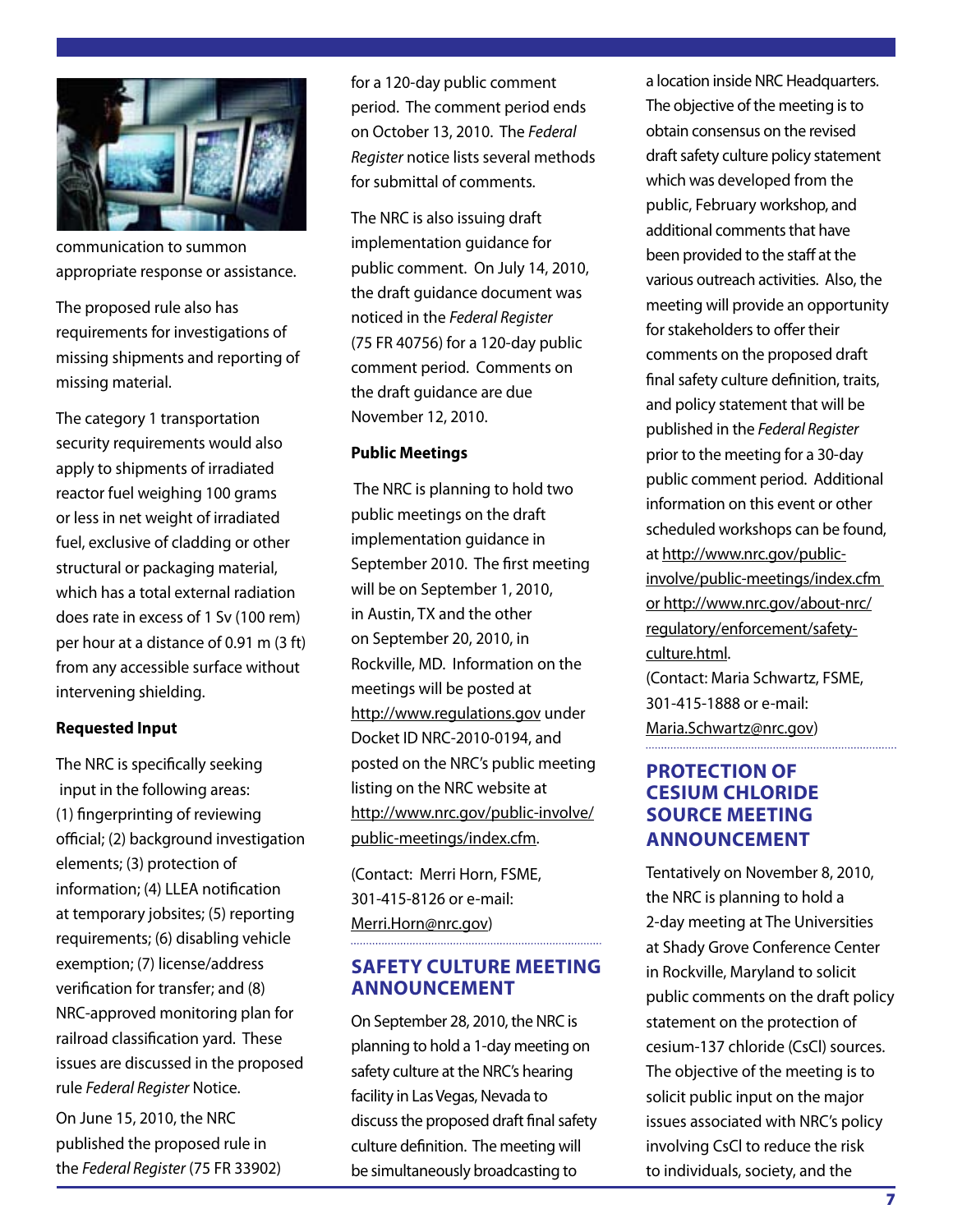environment. The NRC will publish the final date and location of the public meeting in the Federal Register, along with an Issue Paper which will serve as a framework for the discussion of the major issues in the meeting. Additional information on this topic and event can be found at http://www.nrc.gov/materials/ miau/licensing.html#cc.

During the public meeting, the NRC will conduct roundtable panel discussions, with the opportunity for audience participation, on issues identified in the draft policy statement. The NRC is seeking names of individuals interested in participating in these panels. Nominations by interested individuals or organizations should include the name of the proposed panel member, the issues they are interested in discussing, view point(s) on the issue(s), and affiliation, if any. Roundtable panel participants will be selected with the goal of providing balanced view points on each of the various issues. Please submit nominations by e-mail to CesiumDraftPolicy@nrc.gov by October 8, 2010. Also, the Commission encourages participants to pre-register at CesiumDraftPolicy@nrc.gov, in order to properly plan for the conference facilities. However, pre-registration is not required and registration will be available at the meeting.

(Contact: Dr. John P. Jankovich, FSME, 301-415-7904 or e-mail: John.Jankovich@nrc.gov or Dr. Cynthia Jones, NSIR, 301-415-0298 or e-mail: Cynthia.Jones@nrc.gov)



The NRC issued significant actions to licensees and an individual for failure to comply with a regulation.

## **City of South Bend, Indiana** (EA-10-014)

On March 10, 2010, a Notice of Violation was issued to the City of South Bend for a Severity Level III violation involving Condition 11.B of the facility's license which authorized a named individual to fulfill the responsibilities of the Radiation Protection Officer. Specifically, as of January 19, 2010, the named individual was no longer employed by the company. The licensee failed to appoint a new Radiation Protection Officer and had not amended the license.

#### **Troxler Electronic Laboratories, Inc.** (EA-09-082)

On March 9, 2010, the NRC issued a Notice of Violation for a Severity Level III violation involving the failure to implement 10 CFR 110.20(a)(2) and 10 CFR 110.41(a)(9). Specifically, on November 21, 2008, Troxler Electronic Laboratories, Inc., failed to apply for a specific license and exported byproduct material listed in Appendix L (a moisture density gauge containing Am-241) to an embargoed country (Iraq) listed in 10 CFR 110.28. Further, this failure to apply for a specific export license prevented an Executive Branch

review of the export activity as required by 10 CFR 110.41(a)(9).



**Department of Veterans Affairs**  (EA-10-023)

On June 2, 2010, the NRC issued a Notice of Violation and Proposed Imposition of Civil Penalty in the amount of \$14,000 to the Department of Veterans Affairs for two Severity Level III violations identified as a result of a medical event that occurred at the San Diego Healthcare System facility. The medical event resulted when iodine-131 was injected into the wrong port of the gastrostomy feeding tube (g-tube) resulting in an underdose to the patient's thyroid and an unintended dose to the patient's stomach. Specifically, the licensee's written procedures did not include directions for administering byproduct material through a g-tube to ensure that the administered dose was in accordance with the written directive as required by 10 CFR 35.41(a)(2). Additionally, two nuclear medicine technologists had not been instructed on administering byproduct material through a g-tube prior to performing the administration in order to ensure that the administered dose was in accordance with the written directive. The second Severity Level III violation involved the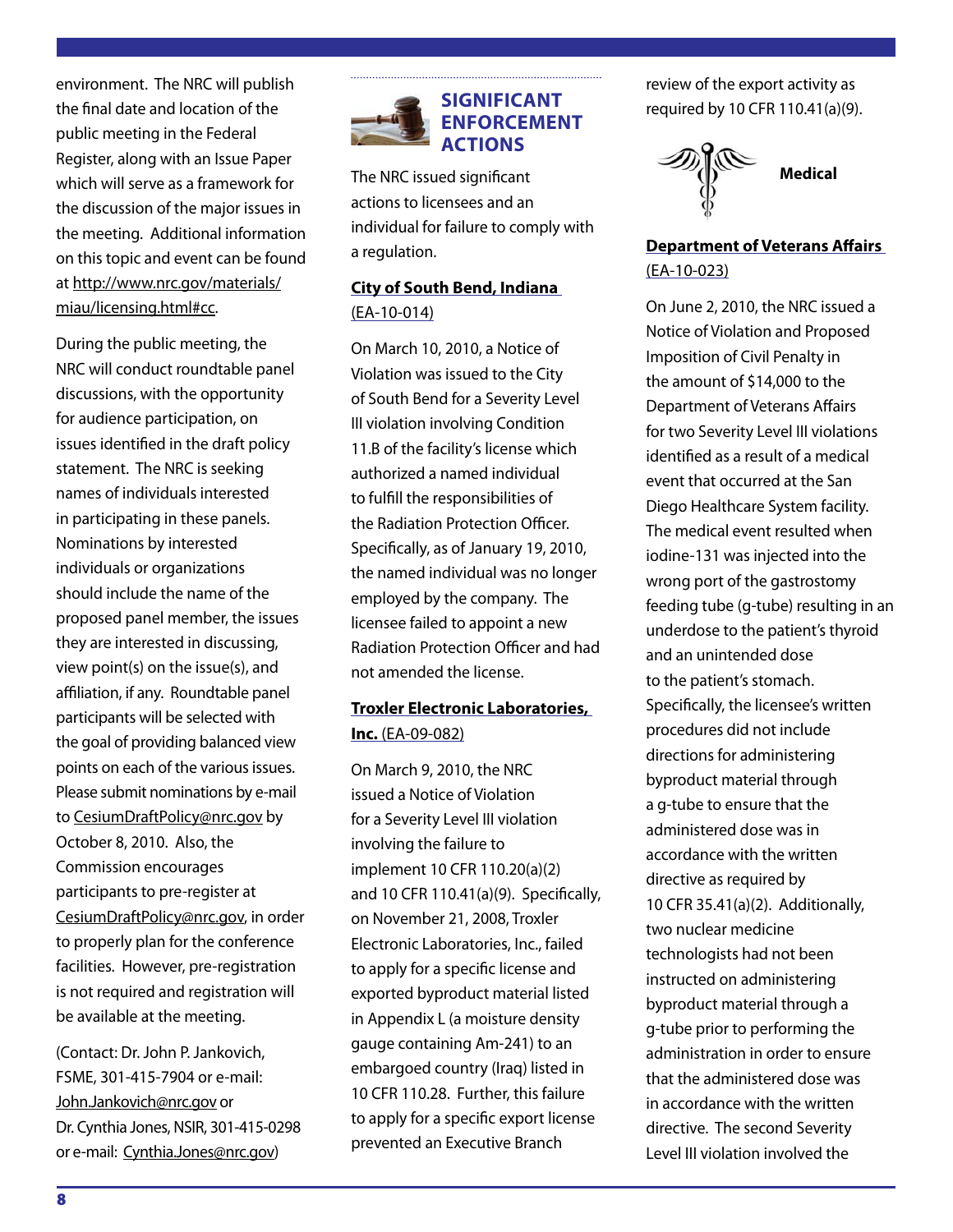

licensee's failure to notify the NRC Operations Center no later than the next calendar day after discovery of a medical event as required by 10 CFR 35.3045(c). Specifically, on September 23, 2009, the licensee had sufficient information, based on patient survey data and the image from the nuclear medicine department, to report the medical event and did not notify the NRC until September 26, 2009.

#### **Yale-New Haven Hospital** (EA-10-063)

On May 21, 2010, the NRC issued a Notice of Violation to Yale-New Haven Hospital (YNHH) for a Severity Level III violation involving the failure to develop and maintain written procedures to provide high confidence that each administration was in accordance with the written directive, as required by 10 CFR 35.41. Specifically, YNHH's written procedures did not require a physical verification of the automatic position system coordinates against the electronic coordinates prior to initiation of gamma stereotactic radiosurgery (GSR) treatment and did not specify how hospital personnel should respond to unexpected GSR treatment console errors.

These procedural inadequacies resulted in a medical event, when YNHH personnel did not verify that the automatic position system coordinates were in accordance with the written directive, during the treatment of a patient undergoing GSR on August 5, 2009.

## **SSM St. Clare Health Center** (EA-10-025)

On April 19, 2010, the NRC issued a Notice of Violation to SSM St. Clare Health Center for a Severity Level III violation involving the failure to implement written procedures to provide high confidence that each administration was in accordance with the written directive as required by Title 10 of the Code of Federal Regulations (CFR), Section 35.41. Specifically, between November 19, 2008, and September 23, 2009, the licensee failed to follow its procedures which required the preparation of final computerized treatment plans for two patients whose prostates had been implanted with radioactive seeds. The seeds were implanted on October 22, 2008, and their computed tomography (CT) studies were performed on November 19, 2008. However, the licensee still had not prepared the final treatment plans for these patients at the time of the inspection.

#### **Individual Actions**

#### **Lawrence Grimm** (IA-09-068)

On March 1, 2010, an Order was issued to Mr. Lawrence Grimm, a former radiation safety officer at the U.S. Department of Commerce's National Institute of Standards

and Technology facility in Boulder, Colorado (NIST-Boulder), prohibiting him from involvement in NRC-licensed activities for a period of 1 year. This enforcement action is based on Mr. Grimm's deliberate failure to provide complete and accurate information to the NRC in a February 15, 2007, license amendment application requesting authorization for NIST-Boulder to possess and use source and special nuclear material, including plutonium. Specifically, Mr. Grimm stated that the doors to the laboratory where the sources were to be stored were equipped with a key-card locking system when, in fact, the laboratory had no key-card locking system, was considered an open laboratory, and was typically not locked. Mr. Grimm also provided inaccurate information regarding internal monitoring of occupationally exposed workers and the use of dosimetry for frequent users of the laboratory, who didn't actually work with the material but who worked in the same laboratories where the materials were stored and used. This represents a violation of 10 CFR 30.10(a)(2), which, in part, prohibits licensee employees from deliberately submitting information to the NRC that the person knows to be incomplete or inaccurate in some material respect.

The NRC's enforcement program can be accessed at http://www.nrc.gov/ about-nrc/regulatory/enforcement/ current.html under Recently Issued Significant Enforcement Actions. Documents related to cases can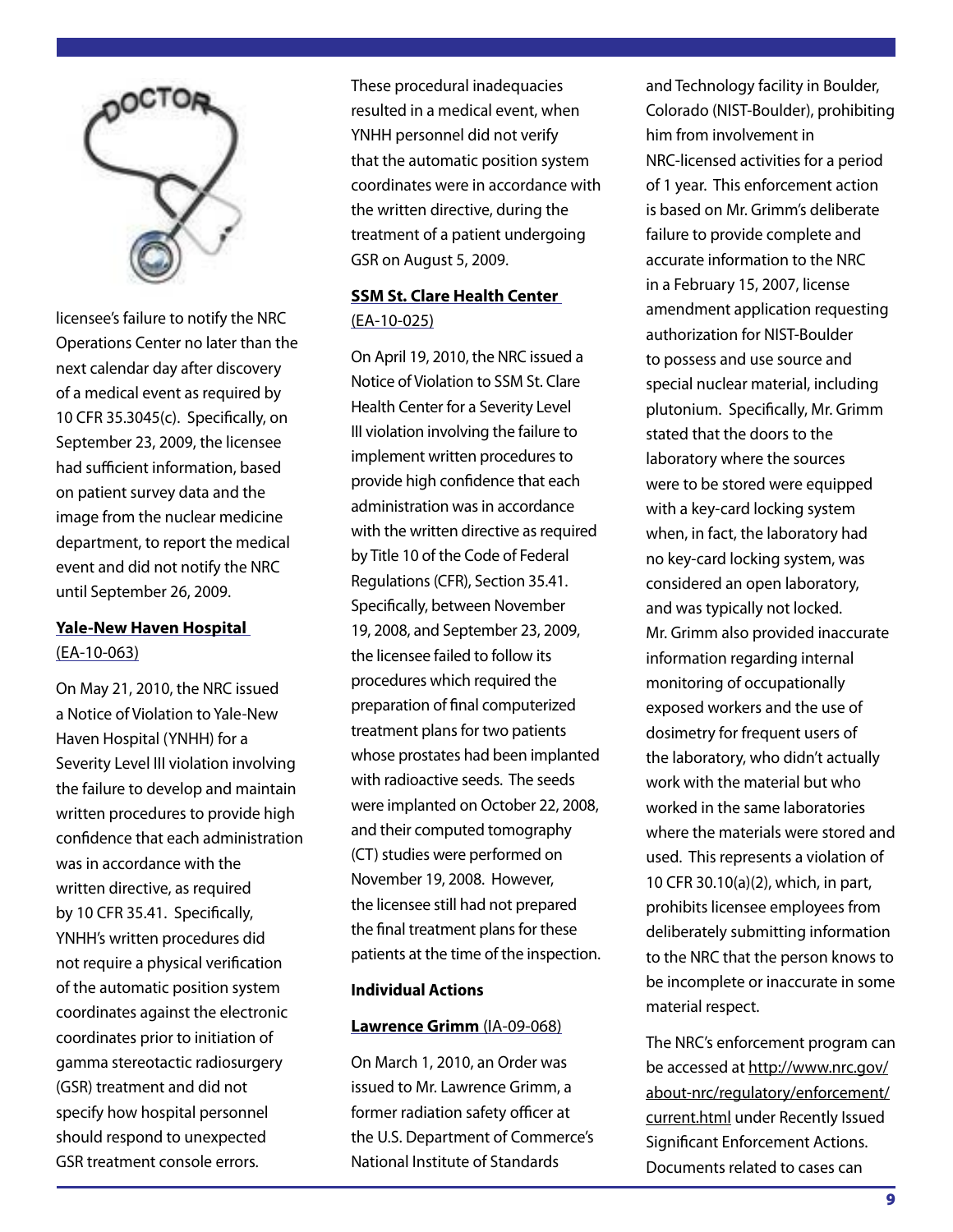be accessed through the NRC's Agencywide Document Access and Management System (ADAMS) at http://www.nrc.gov/reading-rm/ adams.html. Help in using ADAMS is available by contacting the NRC Public Document Room staff at 301-415-4737 or 1-800-397-4209 or by sending an e-mail to PDR.Resource@nrc.gov.

(Contact: Michele Burgess, FSME, 301-415-5868 or e-mail: Michele.Burgess@nrc.gov)

#### **GENERIC COMMUNICATIONS ISSUED**



The following are summaries of NRC generic communications

issued by FSME. If any of these documents appears relevant to your needs and you have not received it, please call one of the technical contacts listed below. The Internet address for the NRC library of generic communications is http://www.nrc.gov/reading-rm/ doc-collections/gen-comm.

*Bulletins***:** 

None.

*Generic Letters***:**  None.

*Information Notices***:**  None.



## **Regulatory Summaries**

The NRC's regulatory issue summary (RIS) is an informational document

used to communicate with the nuclear industry on a broad spectrum of matters having generic applicability. It does not involve a request for action or information unless the request is voluntary.

The NRC issued RIS 2010-04, "Monitoring the Status of Regulated Activities During a Pandemic" on May 25, 2010. This RIS was issued to:

- **•** all holders of operating licenses for nuclear power reactors and research and test reactors under the provisions of Title 10 of the *Code of Federal Regulations*  (10 CFR) Part 50, "Domestic Licensing of Production and Utilization Facilities," except those that have ceased operations and have certified that fuel has been permanently removed from the reactor vessel and have no spent fuel stored on-site;
- **•** all NRC fuel cycle facilities licensed under 10 CFR Part 40, "Domestic Licensing of Source Material" or 10 CFR Part 70, "Domestic Licensing of Special Nuclear Material" and gaseous diffusion plants certified under 10 CFR Part 76, "Certification of Gaseous Diffusion Plants";
- **•** all holders of site-specific licenses for independent spent fuel storage installations (ISFSIs) under the provisions of 10 CFR Part 72, "Licensing Requirements for the Independent Storage of Spent Nuclear Fuel, Highlevel Radioactive Waste, and

Reactor-related Greater than Class C Waste," and all holders of 10 CFR Part 50 licenses with ISFSIs under the general license provisions of 10 CFR Part 72; and

**•** all NRC materials licensees authorized to possess Category 1 or Category 2 quantities of radioactive materials, under the provisions of 10 CFR Parts 30, "Rules of General Applicability to Domestic Licensing of Byproduct Material," 40, and 70.

(Technical Contacts: Milton Concepcion, FSME, 301-415-4054 or e-mail: Milton.Concepcion@nrc.gov; and Yanely Malave, FSME, 301-415-1519 or e-mail: Yanely.Malave@nrc.gov)

(General Contact: Angela R. McIntosh, FSME, 301-415-5030 or e-mail: Angela.McIntosh@nrc.gov)

## **Significant Events**



**Event 1: Radioiodine Administration to Patient** 

**Determined to be 25 Weeks Pregnant**

Date and Place: May 1, 2007, Maryville, Illinois

Event Details: The Illinois Emergency Management Agency recently learned that a patient was administered 3.81 GBq (102.9 mCi) of I-131 as a treatment for reoccurring cancer associated with a previous thyroidectomy that was conducted in 2006. On May 1, 2007, the patient was treated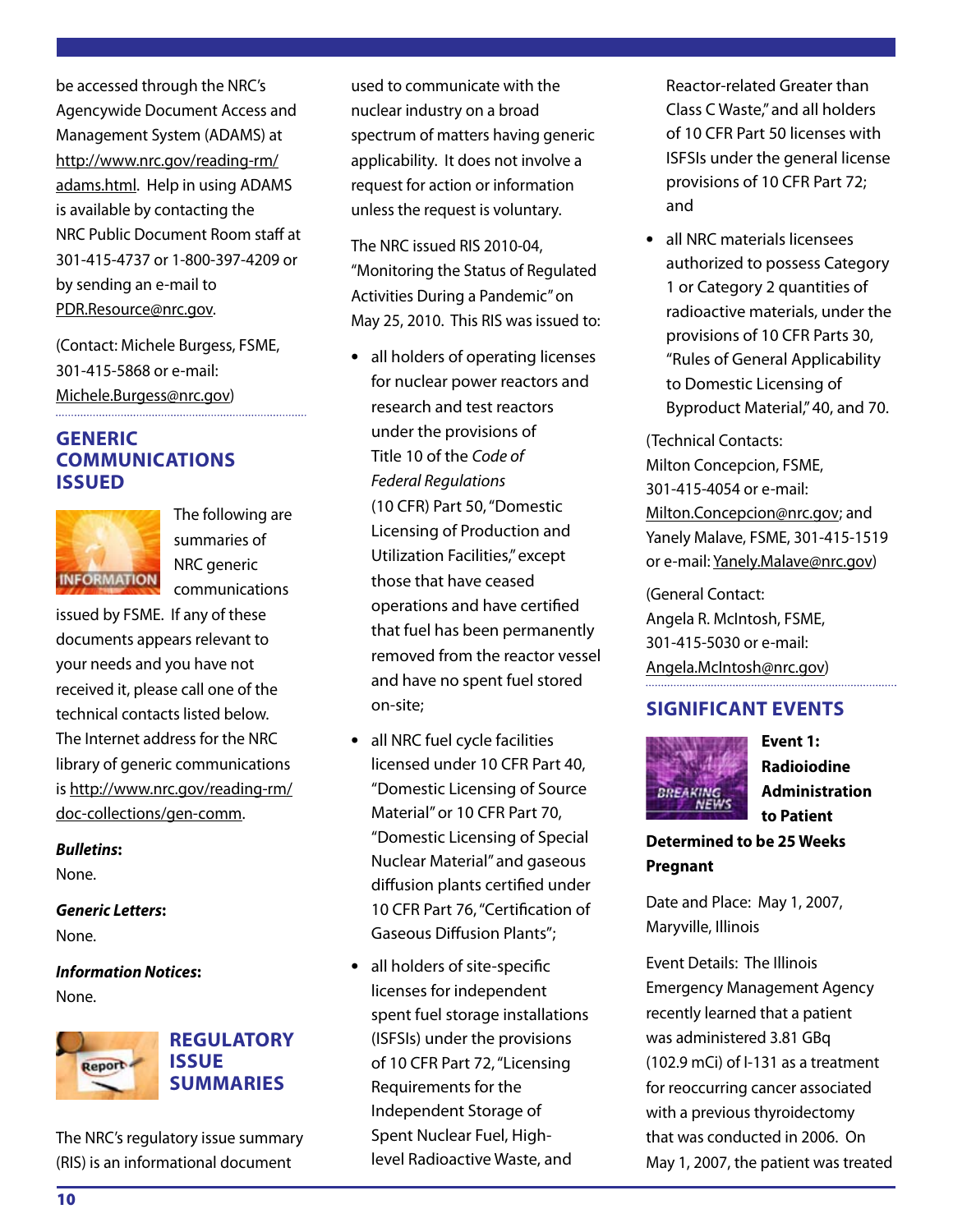a second time with I-131and it was later determined that the patient was 25 to 27 weeks pregnant during the second treatment.



The licensee physician stated that he interviewed and

counseled the patient. The patient asserted in an interview and signed a statement that she did not believe she was pregnant, but no confirmatory test was conducted. The Illinois Emergency Management Agency calculated the patient's exposure by following ANSI Standard N13.54-2008, which resulted in an estimated dose to the fetus of 86 cGy (rad). The child was delivered after a full term pregnancy without a thyroid, and is receiving thyroid hormone therapy. For corrective actions, the Illinois Emergency Management Agency is considering rulemaking that will require licensees to conduct a pregnancy test for radiopharmaceutical administrations which require a written directive.

#### **Event 2: Wrong Site Treatment Involving Two MammoSite® Brachytherapy Patients**

Date and Place: February 14, 2010, Tampa, Florida

Event Details: The licensee reported that two patients received doses to the wrong sites during MammoSite® treatments. The procedure involved a high dose rate remote afterloader unit (Nucletron Model 105.999)

that contained an Ir-192 source (AEA Technologies Model 105.002, Serial #D36C-0609). The Ir-192 source used during the first patient's treatment contained 361.1 GBq (9.8 Ci). The Ir-192 source used during the second patient's treatment contained 320.4 GBq (8.7 Ci). It was determined on February 14, 2010, that the source in both cases was positioned approximately 2 to 2.5 cm proximal to the correct patient treatment sites. Both patients were prescribed to receive 340 cGy/fraction for 10 fractions. For Patient A, approximately 25 to 50 % of the planned volume received the prescribed dose A large volume outside the prescribed treatment volume exceeded the prescribed dose. The maximum proximal skin dose was approximately 220% greater than the prescribed dose. Patient A's treatments had been completed in January 2010 before the error was identified.

Patient B was given 8 of 10 fractions prior to the discovery of the error, but the last 2 fractions were delivered correctly. Patient B received at least 50% of the prescribed dose to about 50% of the correct treatment volume. Some areas of the planned volume received greater than 700%. Also, several areas surrounding the treatment site received a 300% to 400% greater dose than anticipated. The proximal skin received about 125% more dose than prescribed. The Florida Bureau of Radiation Control investigated the incident.

The mistakes were believed to be caused by inputting the wrong parameters into the program (human error). Corrective actions included improving the review of paperwork and data prior to the start of patient treatment. Both patients and their doctors were notified.

## **Event 3: Incorrect Catheter Measurement Results in Overdose to Patient During High Dose Rate Remote Afterloader Brachytherapy Treatment**

Date and Place: January 18, 2010, Wilmington, Delaware

Event Details: The licensee reported a medical event involving a high dose rate remote afterloader brachytherapy treatment to a patient's left breast. The procedure involved an HDR unit (Nucletron Model 105.999, Serial #31503) and a 247.5 GBq (6.7 Ci) Ir-192 source. The 5 day treatment commenced January 18, 2010, and was completed January 22, 2010.

On February 22, 2010, the patient complained of skin reddening outside the MammoSite® catheter insertion site. It was determined that a measurement error of a multi-lumen catheter caused the licensee to place the radioactive source 10 cm short of the intended position. Using a dummy source wire, the physicist had measured the distance to the tips of the catheters as 115.2 cm. During the measurement, two representatives from the manufacturer were present. The measured distances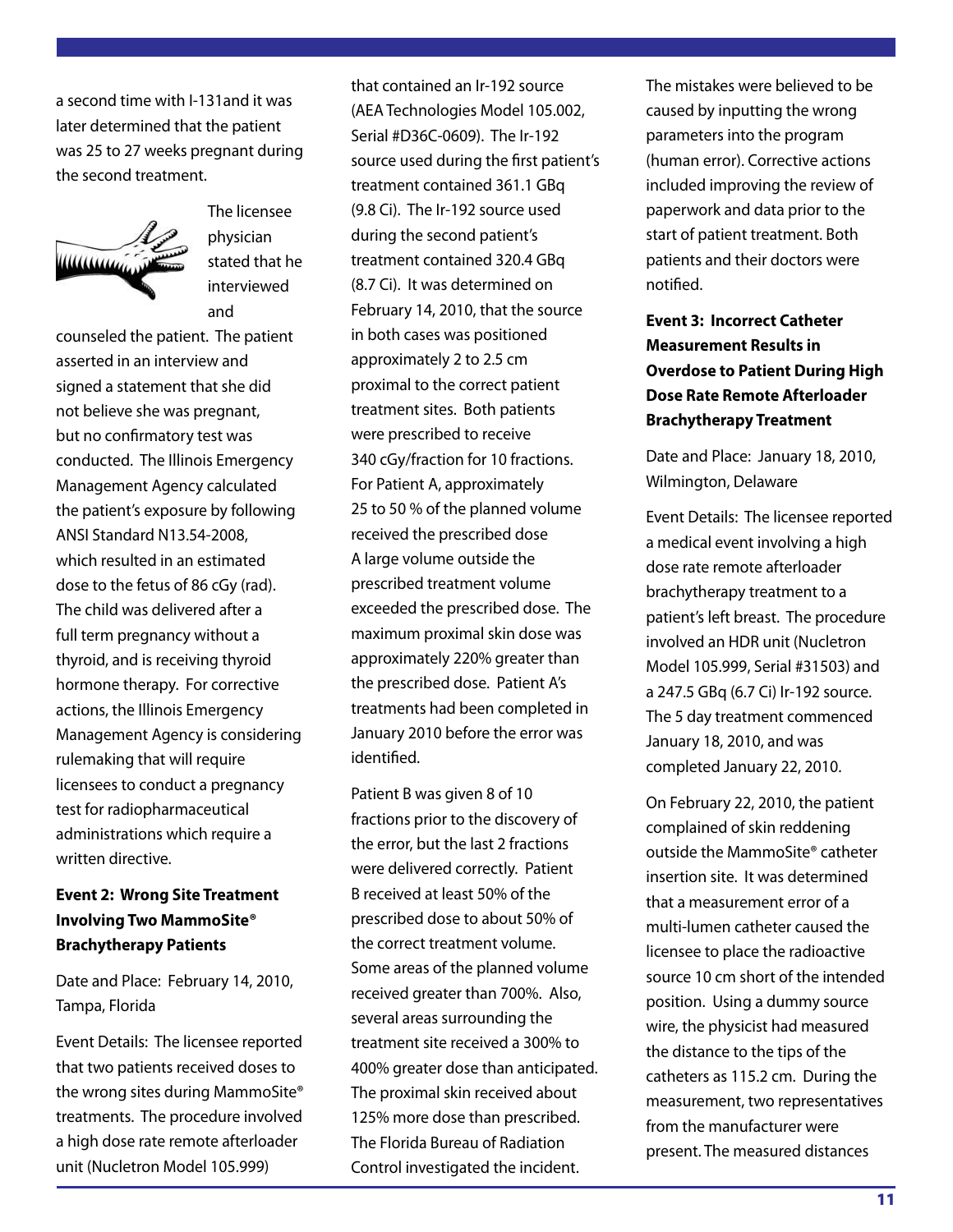were entered into the plan as the position of the first dwell position of the source for each catheter. Later, the physicist was informed of the patient's skin reaction and immediately began an investigation. The physicist determined that the actual distance to the tips of the catheters was 125.2 cm. The patient received an average dose of 1,700 cGy (rad) to approximately 100 cc of the unintended breast tissue. About 7.5 cc of the skin and underlying tissue received a maximum dose of 6,800 cGy (rad). Approximately 35 cc of the intended site received an average dose of 340 cGy (rad) or 10% of the total prescribed dose. Recommendations for corrective actions include: the physicist should make a list of treatment distances for all standard applicators, a therapist or nurse should be included in the patient measurement process and double check the measurements, a new source position simulator assembly and set of transfer tubes should be acquired, and a second measurement of the treatment distance for all patients' catheters should be made prior to the first treatment.

#### **Event 4: Incorrect Seed Placement During Prostate Brachytherapy**

Date and Place: January 21, 2010, Philadelphia, Pennsylvania

Event Details: The licensee reported a medical event involving a patient treated for prostate cancer. The treatment included implantation of sixty-five (65) I-125 brachytherapy seeds (Bard Brachytherapy Model

STM 1251), containing a total activity of 0.8 GBq (22 mCi), for a prescribed therapeutic radiation dose of 14,500 cGy (rad). The seeds were implanted on January 21, 2010, using real time dosimetry under the ultrasonic guidance. On February 23, 2010, the patient returned to the facility for a 30-day post implant CT scan. The scan showed that the implanted seeds, although in an appropriate pattern, were placed outside the intended target. The licensee determined that the dose to the prostate was only about 500 cGy (rad), and an unintended dose to the penile bulb of approximately 16,100 cGy (rad) was administered,

During the week of March 1, 2010, the Pennsylvania Bureau of Radiation Protection performed a reactive inspection. Initially, a malfunction of the ultrasound unit was suspected, however, the unit was re-evaluated and determined to be working properly. The cause was attributed to human error. Corrective actions included changes to the prostate brachytherapy protocol to incorporate an additional step to ensure the urologist and radiation oncologist can clearly identify the prostate gland and the surrounding anatomy. In the future, treatments will be cancelled if the prostate gland and surrounding anatomy cannot be adequately visualized. The radiation oncology group has determined that an additional quality assurance review is warranted, and the Radiation Oncology Department has



suspended prostate brachytherapy treatments.

#### **Event 5: Overdose to Ear During Brachytherapy with High Dose Rate Remote Afterloader Unit**

Date and Place: March 11, 2010, Coral Springs, Florida

Event Details: The licensee reported that on March 11, 2010, a patient received approximately nine times the intended dose during the second of 14 high dose rate (HDR) fraction treatments to the ear. An HDR surface applicator (Nucletron Model MicroSelecron V2) and 210.9 GBq (5.7 Ci) Ir-192 source was used during the treatment. The therapist accidently pushed the "auto radiography" button rather than the "treatment" button. Consequently, approximately 2,250 cGy (rad) was administered instead of the intended 250 cGy (rad). Corrective actions included deactivating the autoradiograph function and providing training to technicians concerning the incident. The patient and doctor were notified of the incident.

#### **Event 6: Improper Handling of Br-76 Resulting in Overdose to Finger**

Date and Place: February 4, 2010, Saint Louis, Missouri

Event Details: The licensee reported that a technician's left hand ring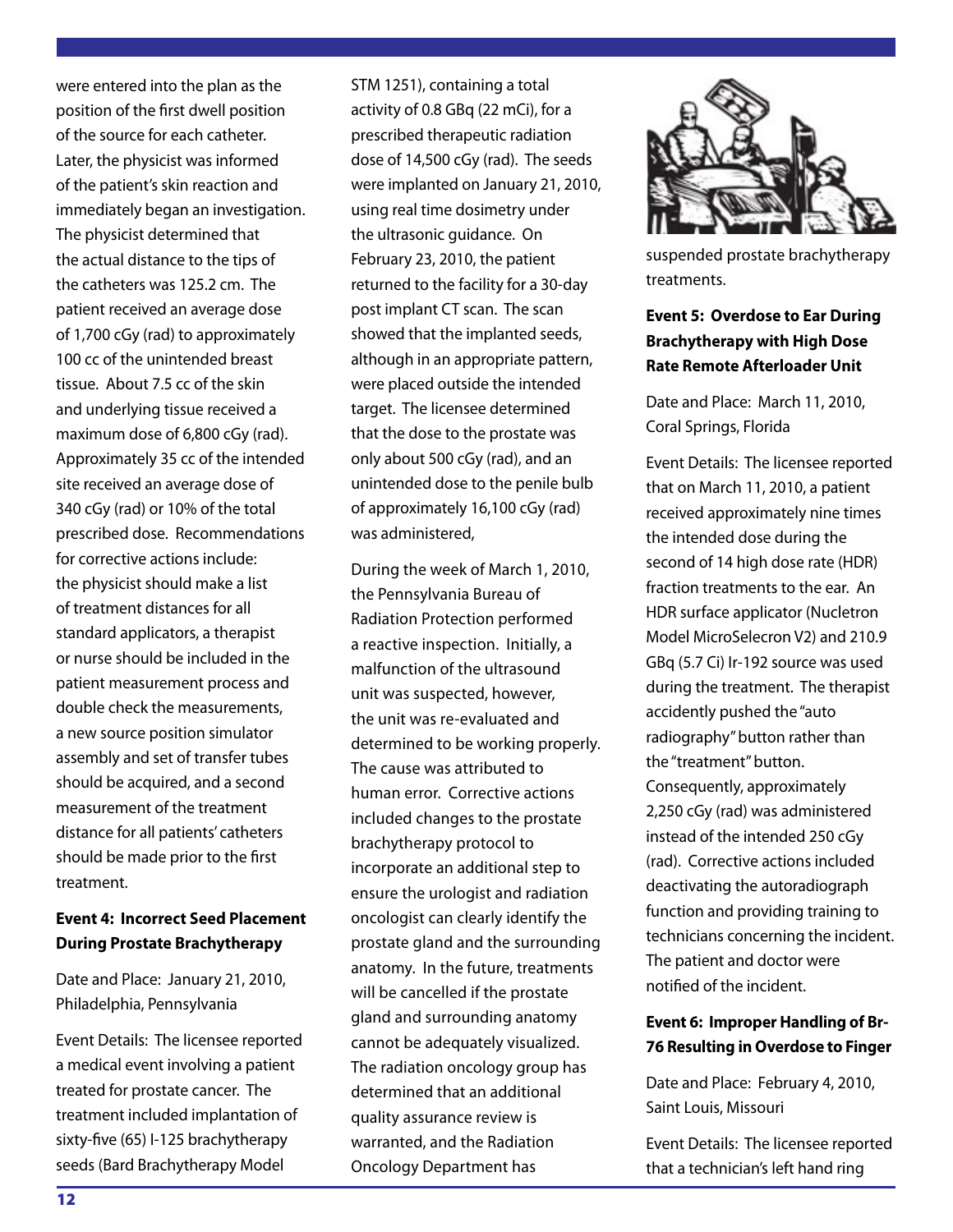badge indicated a dose of 11.9 cSv (rem). The technician's right hand ring badge dose was 4.0 cSv (rem). The licensee received the Landauer dosimetry report on March 9, 2010. Following interviews with the technician and reconstruction of the event, the licensee believes that the individual may have received a dose between 50 and 400 cSv (rem) over a 10  $cm<sup>2</sup>$ area of his fingertips. The exposure to the fingertips was calculated using the Varskin computer code. Between February 4 and February 5, 2010, the technician handled 1.2 GBq (32 mCi) vials of Br-76. Normally, the vials are handled using a long-handle tool with shielding. Due to perceived operational pressures that the technician deemed took precedence over as low as reasonably achievable (ALARA) principles, the technician directly handled the vials on several occasions. The technician had not experienced any observable effects from handling the vials. The whole body deep dose badge reading for the period in question was 0.25 mSv (25 mrem). Corrective actions included retraining radiation workers on proper handling techniques and removing the technician from work involving licensed material.

## **Event 7: Catheter Kink Resulting in High Dose Rate Remote Afterloader Treatment to Wrong Location**

Date and Place: March 23, 2010, Olmstead, Minnesota

Event Details: The licensee reported

an administration of two fractions to the wrong location during treatment with a high dose rate (HDR) afterloader unit. The patient was prescribed four fractions of 400 cGy (rad) for a biliary HDR treatment. The HDR unit, a Varian Model VariSource IX(t)® Serial #VS 437; contained a 329.5 GBq (8.9 Ci) Ir-192 source (MS Nordion Model VS 2000, Serial #02-01-0219-001-03101). The catheter had been placed and imaged. A dummy source was pushed into the catheter until it met resistance, which was assumed to be the end of the catheter. In fact, the resistance was actually a tight bend approximately 17 cm short of the end of the catheter. This incorrect distance was used for the treatment distance and the patient was subsequently treated. The following day before administering the treatment, a dummy source was again inserted into the catheter. That dummy source was extended beyond the programmed distance. For the first two fractions, the HDR source was 17 cm from its intended location. This resulted in the tumor receiving only 30% of the prescribed fractional dose and an unintended location, the duodenum, receiving 1,000 cGy (rad). An additional fraction was completed to provide a total tumor dose that was within 90% of the prescribed dose. The patient was informed of the incident on March 24, 2010. Corrective actions included implementing a new procedure that requires that prior to administering the first fraction on each biliary HDR patient

that an image must be taken with the measurement cable in place.

## **Event 8: Improper Shift of Implanted Volume During Prostate Brachytherapy**

Date and Place*:* March 12, 2010, Baton Rouge, Louisiana

Event Details: The licensee reported that a patient being treated for adenocarcinoma of the prostate gland received less than 50% of the prescribed V100 dose during a brachytherapy implant performed on March 12, 2010. The patient also received a dose to an unintended site. The patient was implanted with ninety-five (95) I-125 brachytherapy seeds that contained an activity of 12 MBq/seed (322 uCi/seed). The prescribed dose was 14,500 cGy (rad). The radiation oncologist along with the assistance of the urologist inserted the needles through the appropriate holes in the needle template. The radiation oncologist used the ultrasound to help guide the needle placement. However, while implanting the needles, the oncologist and

ultrasound technologist had difficulty clearly visualizing the



balloon location (which indicated the prostate base) on the sagittal view of the ultrasound. The patient may have moved during the procedure, which may have caused the balloon and ultimately, the base plane to shift. The radiation oncologist suspected a variance after reviewing the post implant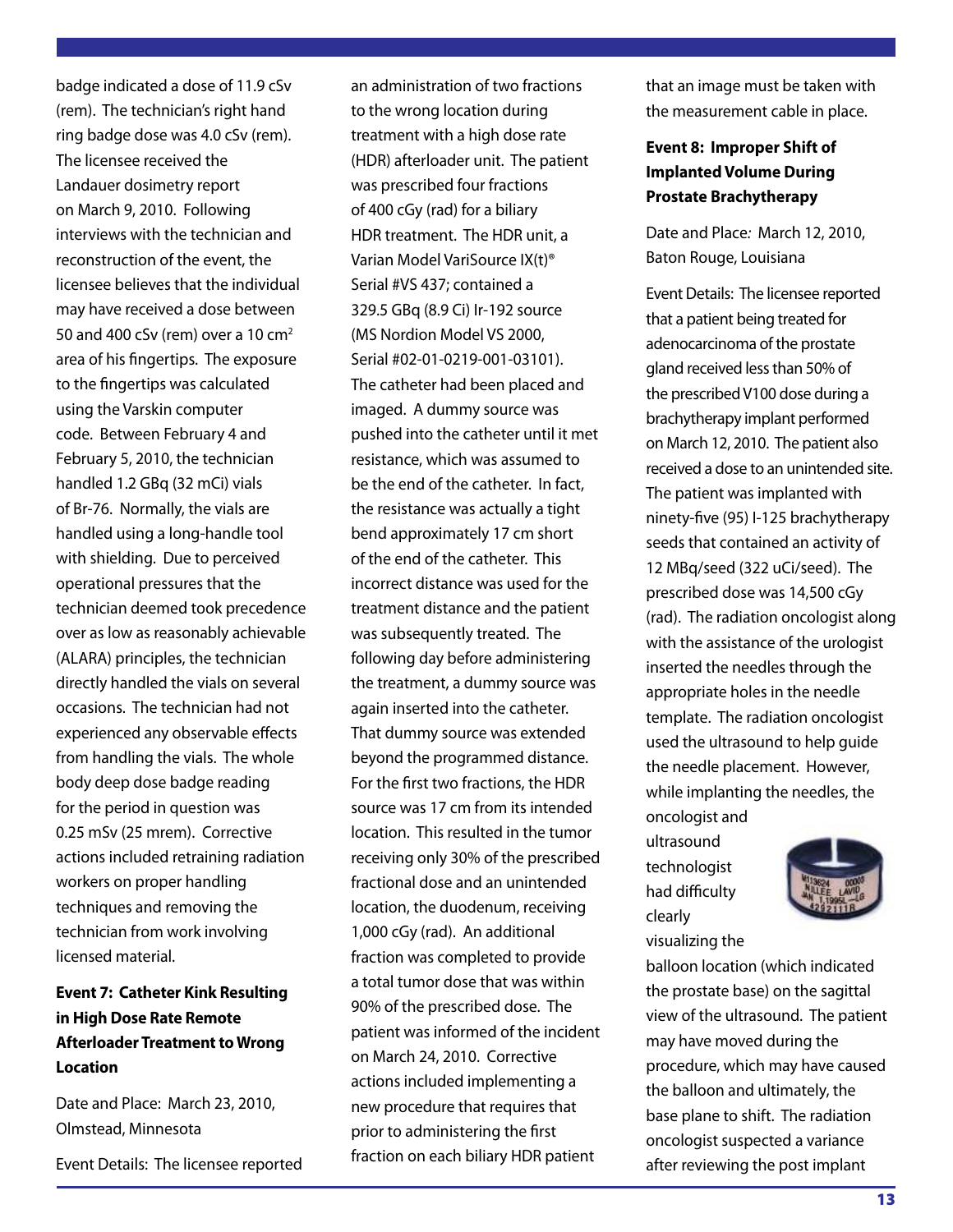seed count x-ray. To confirm the implanted seed locations, the patient was asked to return for an early post-implant CT on March 22, 2010. Using those images, a treatment plan was constructed using the treatment planning system's post-plan software. Based on that plan, the entire implanted volume was estimated to have shifted approximately 3 cm inferiorly, resulting in a D90 dose of 1,288 cGy (rad). The patient was informed and supplemental treatment was recommended. The Louisiana Department of Environmental Quality is tracking the incident.

## **Event 9: Radioiodine Administration to Pregnant Patient**

Date and Place: March 16, 2010, Durango, Colorado

Event Details: The licensee administered 1.1 GBq (30 mCi) of I-131 to a pregnant patient on March 16, 2010. A serum blood pregnancy test was performed prior to the administration and the results were negative. On April 26, 2010, the patient took a home urine pregnancy test and discovered that she was pregnant. On April 27, 2010, a blood serum test confirmed the pregnancy. The patient's OB/GYN physician estimated that conception occurred on March 13, 2010. The patient was notified. The fetal dose was estimated to be approximately 8 cSv (rem). The Colorado Department of Health is investigating the incident. The

licensee stated that all procedures to prevent this incident were followed. Human chorionic gonadotropin (Hcg) does not detect a pregnancy until 7 to 12 days post conception. The licensee is considering including additional questions during the screening process.

## **Event 10: Erythema to Thighs Resulting from High Dose Rate Remote Afterloader Treatment**

Date and Place: May 4, 2010, Albuquerque, New Mexico

Event Details: The licensee reported that a patient treated for endometrial carcinoma of the vaginal cuff received radiation erythema to her thighs. The patient was prescribed to receive three fractions of 700 cGy (rad) each at a distance of 0.5 cm from the surface of the applicator. The dose to the skin of the thighs occurred during the third fraction, performed on May 4, 2010. The treatment involved a high dose remote afterloader unit (Varian model VariSource, Serial #VS220) and a 129.7 GBq (3.5 Ci) Ir-192 source (Alpha-Omega Services Model VS2000, Serial #02-01-0053-001- 010810-10419-81). On May 11, 2010, the patient noticed two dark spots on each thigh. On May 18, 2010, the patient reported the somewhat painful dark spots to the licensee. On May 19, 2010, the patient was examined by the licensee. The prescribing physician did not diagnose the spots as radiation erythema. The patient was asked to return on May 24, 2010. At

that time, the physician identified two circular areas with a diameter of approximately 1 cm. On May 26, 2010, the spots were determined to be radiation erythema. The licensee believes that the patient may have moved in a manner that caused the catheter to shift and/or workers may have moved the catheter while trying to better align the stretcher with the treatment device. The average skin dose to the patient's thigh was calculated to be 3,060 cGy (rad). The thigh dose at a depth of 2.5 cm was calculated to be 408 cGy (rad). Corrective actions included procedure modifications to assure that the catheter is correctly positioned prior to the start of treatment. In addition, a special in-service will be held to address the procedure updates.

(Contact: Angela R. McIntosh, FSME, 301-415-5030 or e-mail: Angela.McIntosh@nrc.gov)



## **SELECTED FEDERAL REGISTER NOTICES**

Notice of Issuance and Availability of Regulatory Guide 6.9, Revision 1, "Establishing Quality Assurance Programs for the Manufacture and Distribution of Sealed Sources and Devices Containing Byproduct Material,'' (NRC–2009–0418), 75 FR 20399, April 19, 2010.

(Contact:Jack W. Foster, FSME, 301- 415-6250 or e-mail: Jack.Foster@nrc.gov)